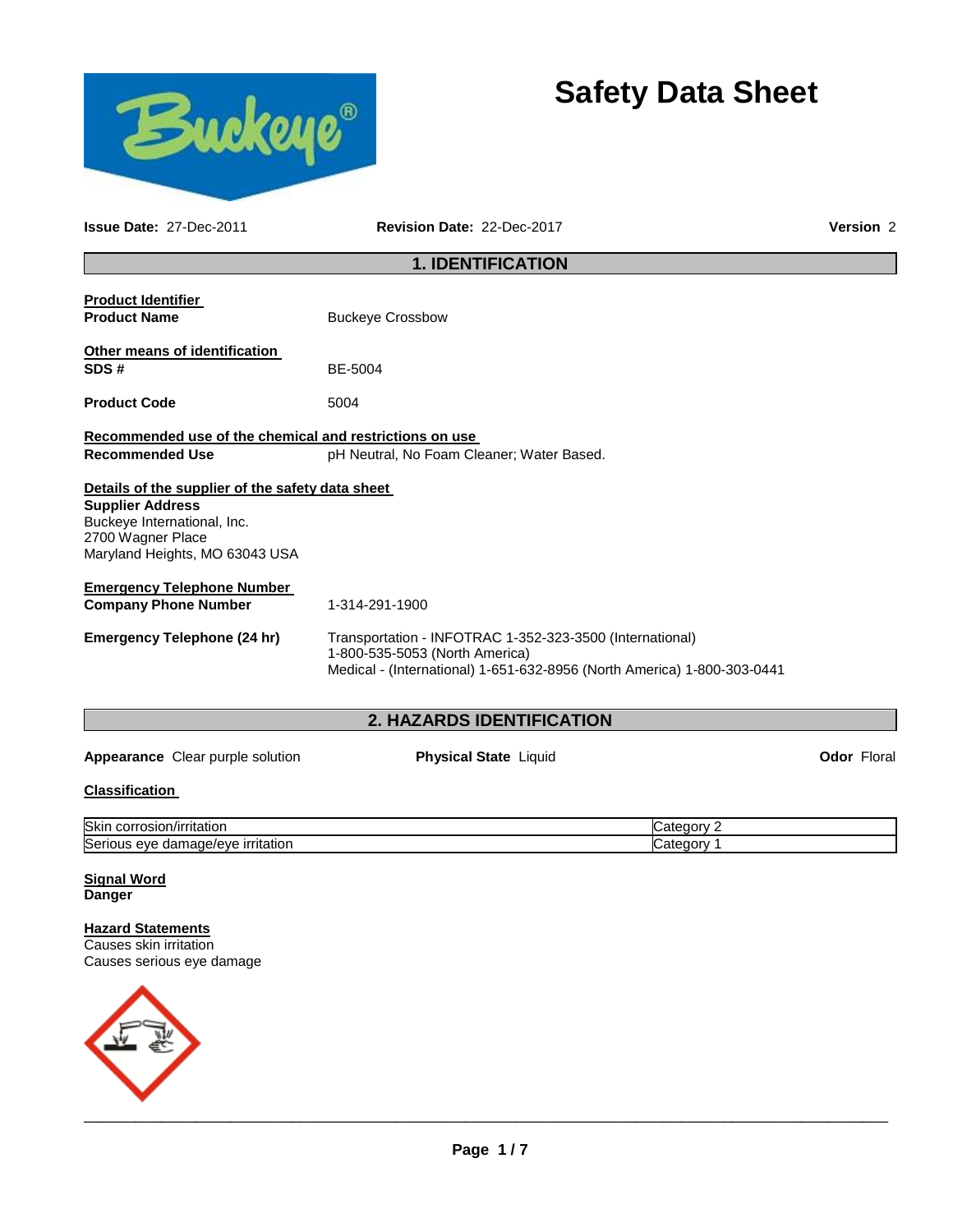# **Precautionary Statements - Prevention**

Wash face, hands and any exposed skin thoroughly after handling

Wear protective gloves/protective clothing/eye protection/face protection

# **Precautionary Statements - Response**

IF IN EYES: Rinse cautiously with water for several minutes. Remove contact lenses, if present and easy to do. Continue rinsing Immediately call a poison center or doctor/physician

\_\_\_\_\_\_\_\_\_\_\_\_\_\_\_\_\_\_\_\_\_\_\_\_\_\_\_\_\_\_\_\_\_\_\_\_\_\_\_\_\_\_\_\_\_\_\_\_\_\_\_\_\_\_\_\_\_\_\_\_\_\_\_\_\_\_\_\_\_\_\_\_\_\_\_\_\_\_\_\_\_\_\_\_\_\_\_\_\_\_\_\_\_

IF ON SKIN: Wash with plenty of soap and water

Take off contaminated clothing and wash it before reuse

If skin irritation occurs: Get medical advice/attention

# **3. COMPOSITION/INFORMATION ON INGREDIENTS**

| <b>Chemical Name</b>   | CAS No            | Weight-% |
|------------------------|-------------------|----------|
| <b>Phosphoric Acid</b> | -38-2<br>$7664 -$ | ີ        |
| Monoethanolamine       | 1-43-5<br>141     | ∽        |

\*\*If Chemical Name/CAS No is "proprietary" and/or Weight-% is listed as a range, the specific chemical identity and/or percentage of composition has been withheld as a trade secret.\*\*

# **4. FIRST-AID MEASURES**

#### **First Aid Measures**

| <b>Eye Contact</b>                  | IF IN EYES: Rinse cautiously with water for several minutes. Remove contact lenses, if<br>present and easy to do. Continue rinsing. Immediately call a poison center or<br>doctor/physician. |
|-------------------------------------|----------------------------------------------------------------------------------------------------------------------------------------------------------------------------------------------|
| <b>Skin Contact</b>                 | IF ON SKIN: Wash with plenty of soap and water. Take off contaminated clothing and wash<br>it before reuse. Get medical attention if irritation occurs.                                      |
| Inhalation                          | Remove to fresh air.                                                                                                                                                                         |
| Ingestion                           | Drink 2-3 large glasses of water. Do not induce vomiting. Call a physician. Never give<br>anything by mouth to an unconscious person.                                                        |
| Most important symptoms and effects |                                                                                                                                                                                              |
| <b>Symptoms</b>                     | Causes skin irritation. Causes serious eye damage.                                                                                                                                           |

#### **Indication of any immediate medical attention and special treatment needed**

**Notes to Physician**  Treat symptomatically.

# **5. FIRE-FIGHTING MEASURES**

#### **Suitable Extinguishing Media**

Use extinguishing measures that are appropriate to local circumstances and the surrounding environment.

# **Unsuitable Extinguishing Media** Not determined.

#### **Specific Hazards Arising from the Chemical**

Combustion products may be toxic.

**Hazardous Combustion Products** Carbon oxides. Nitrogen oxides (NOx).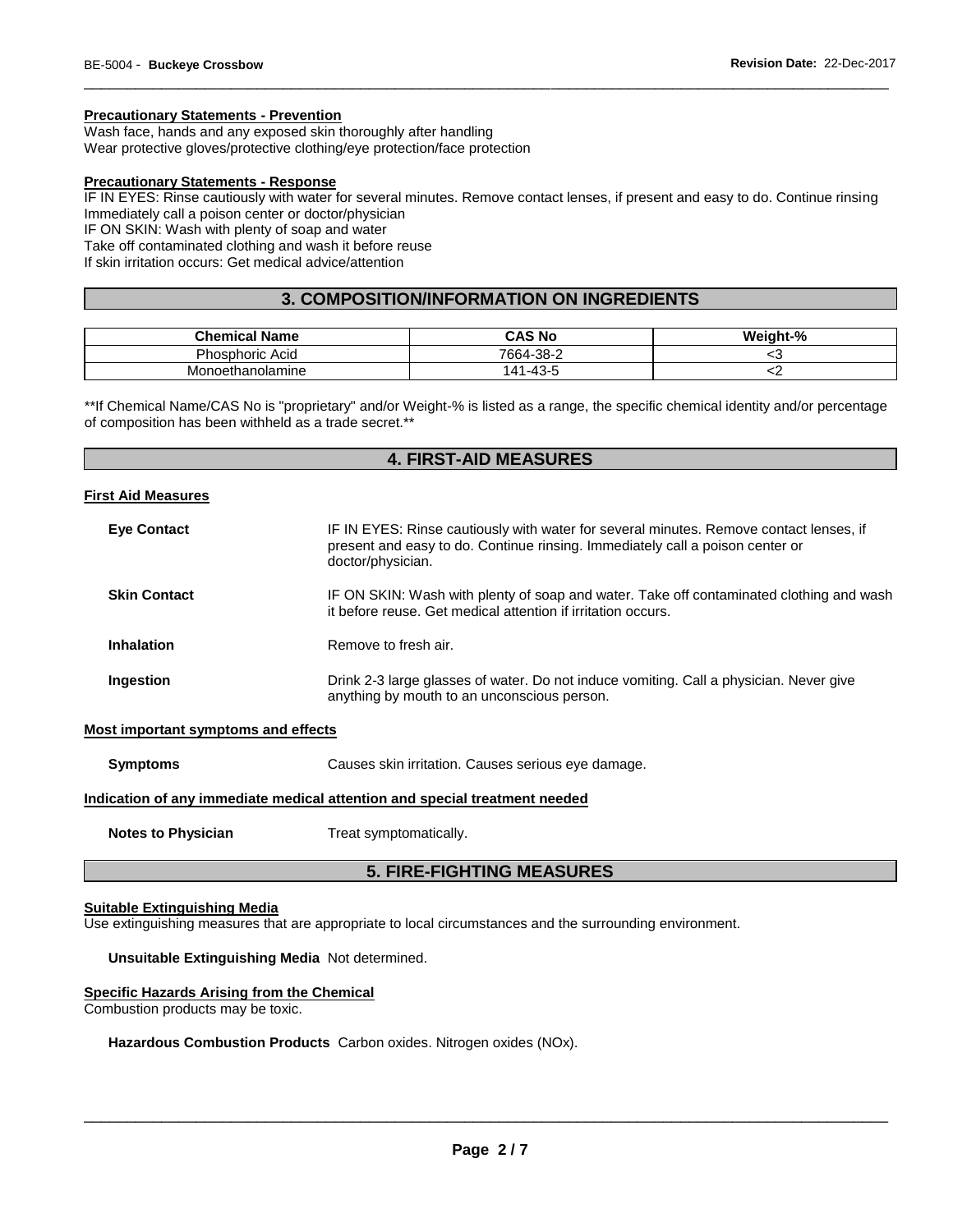#### \_\_\_\_\_\_\_\_\_\_\_\_\_\_\_\_\_\_\_\_\_\_\_\_\_\_\_\_\_\_\_\_\_\_\_\_\_\_\_\_\_\_\_\_\_\_\_\_\_\_\_\_\_\_\_\_\_\_\_\_\_\_\_\_\_\_\_\_\_\_\_\_\_\_\_\_\_\_\_\_\_\_\_\_\_\_\_\_\_\_\_\_\_ **Protective equipment and precautions for firefighters**

As in any fire, wear self-contained breathing apparatus pressure-demand, MSHA/NIOSH (approved or equivalent) and full protective gear.

# **6. ACCIDENTAL RELEASE MEASURES**

#### **Personal precautions, protective equipment and emergency procedures**

| <b>Personal Precautions</b>                          | Use personal protection recommended in Section 8.                                                                                                                   |
|------------------------------------------------------|---------------------------------------------------------------------------------------------------------------------------------------------------------------------|
| <b>Environmental Precautions</b>                     | Prevent from entering into soil, ditches, sewers, waterways and/or groundwater. See<br>Section 12, Ecological Information. See Section 13: DISPOSAL CONSIDERATIONS. |
| Methods and material for containment and cleaning up |                                                                                                                                                                     |
| <b>Methods for Containment</b>                       | Prevent further leakage or spillage if safe to do so.                                                                                                               |
| <b>Methods for Clean-Up</b>                          | Pick up with mop, wet/dry vac, or absorbent material. Rinse area with clear water and allow<br>floor to dry before allowing traffic.                                |

# **7. HANDLING AND STORAGE**

#### **Precautions for safe handling**

**Advice on Safe Handling** Handle in accordance with good industrial hygiene and safety practice. Use personal protection recommended in Section 8. Avoid contact with skin, eyes or clothing. Wash face, hands, and any exposed skin thoroughly after handling. Keep containers closed when not in use.

# **Conditions for safe storage, including any incompatibilities**

**Storage Conditions Keep container tightly closed and store in a cool, dry and well-ventilated place.** 

**Incompatible Materials** Chlorine bleach.

# **8. EXPOSURE CONTROLS/PERSONAL PROTECTION**

#### **Exposure Guidelines**

| <b>Chemical Name</b> | <b>ACGIH TLV</b>         | <b>OSHA PEL</b>                     | <b>NIOSH IDLH</b>           |
|----------------------|--------------------------|-------------------------------------|-----------------------------|
| Phosphoric Acid      | STEL: $3 \text{mq/m}^3$  | TWA: 1 mg/m <sup>3</sup>            | IDLH: $1000 \text{ mg/m}^3$ |
| 7664-38-2            | TWA: 1 mg/m <sup>3</sup> | (vacated) TWA: 1 mg/m <sup>3</sup>  | TWA: 1 mg/m <sup>3</sup>    |
|                      |                          | (vacated) STEL: $3 \text{ mg/m}^3$  | STEL: $3 \text{ mq/m}^3$    |
| Monoethanolamine     | STEL: 6 ppm              | TWA: 3 ppm                          | IDLH: 30 ppm                |
| 141-43-5             | TWA: 3 ppm               | TWA: 6 mg/m <sup>3</sup>            | TWA: 3 ppm                  |
|                      |                          | (vacated) TWA: 3 ppm                | TWA: $8 \text{ mg/m}^3$     |
|                      |                          | (vacated) TWA: $8 \text{ mg/m}^3$   | STEL: 6 ppm                 |
|                      |                          | (vacated) STEL: 6 ppm               | STEL: $15 \text{ mg/m}^3$   |
|                      |                          | (vacated) STEL: $15 \text{ mg/m}^3$ |                             |

#### **Appropriate engineering controls**

**Engineering Controls** Ensure adequate ventilation, especially in confined areas. Eyewash stations. Showers.

#### **Individual protection measures, such as personal protective equipment**

**Skin and Body Protection** Rubber gloves.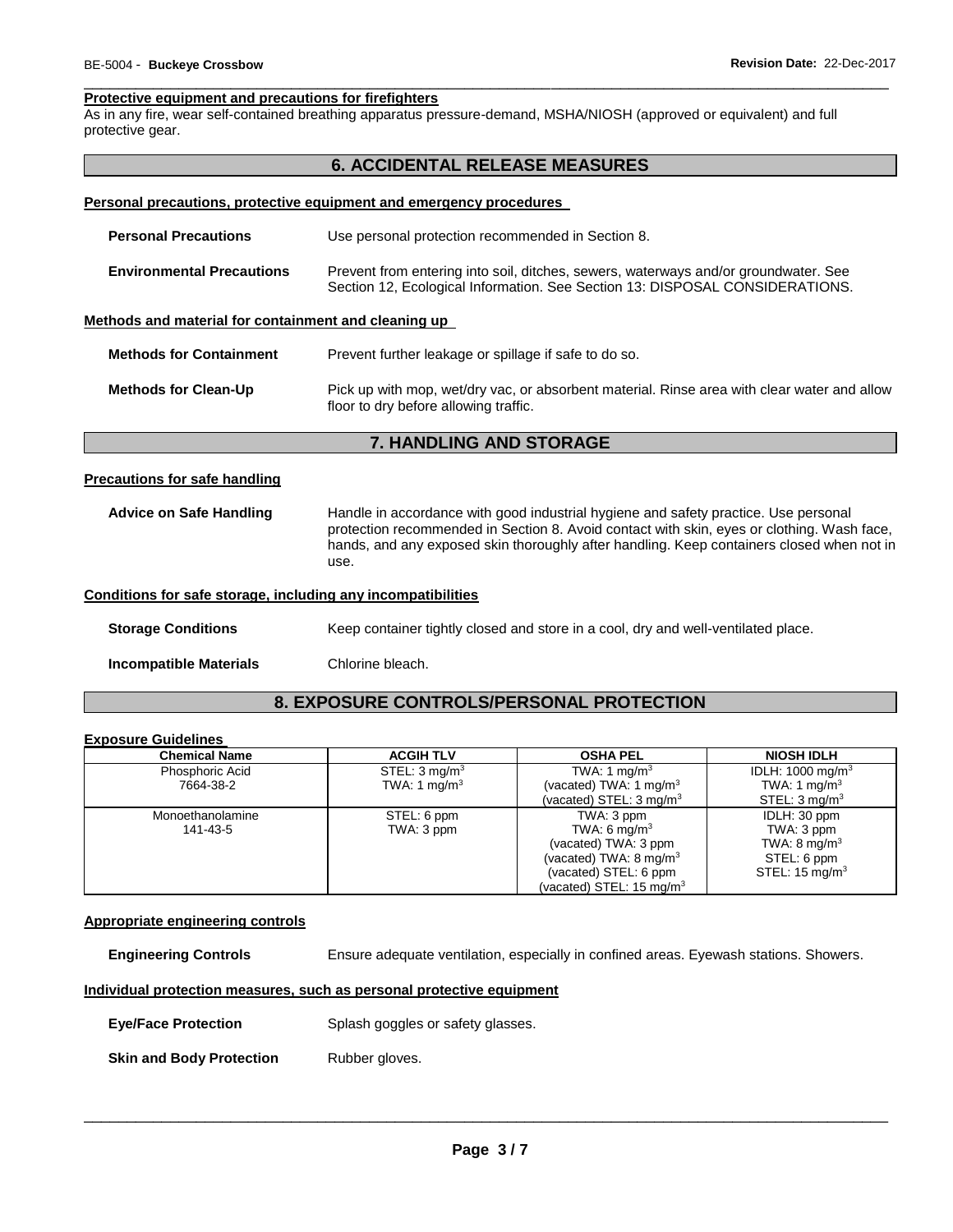\_\_\_\_\_\_\_\_\_\_\_\_\_\_\_\_\_\_\_\_\_\_\_\_\_\_\_\_\_\_\_\_\_\_\_\_\_\_\_\_\_\_\_\_\_\_\_\_\_\_\_\_\_\_\_\_\_\_\_\_\_\_\_\_\_\_\_\_\_\_\_\_\_\_\_\_\_\_\_\_\_\_\_\_\_\_\_\_\_\_\_\_\_ **Respiratory Protection** No protection is ordinarily required under normal conditions of use and with adequate ventilation.

**General Hygiene Considerations** Handle in accordance with good industrial hygiene and safety practice.

# **9. PHYSICAL AND CHEMICAL PROPERTIES**

| Information on basic physical and chemical properties |                           |                       |                |
|-------------------------------------------------------|---------------------------|-----------------------|----------------|
| <b>Physical State</b>                                 | Liquid                    |                       |                |
| Appearance                                            | Clear purple solution     | Odor                  | Floral         |
| Color                                                 | Clear purple              | <b>Odor Threshold</b> | Not determined |
| <b>Property</b>                                       | Values                    | Remarks • Method      |                |
| рH                                                    | 7.4 - 7.8 (conc.)         |                       |                |
|                                                       | 7.5 - 7.9 (1:64 dilution) |                       |                |
| <b>Melting Point/Freezing Point</b>                   | Not determined            |                       |                |
| <b>Boiling Point/Boiling Range</b>                    | 100 °C / 212 °F           |                       |                |
| <b>Flash Point</b>                                    | None                      |                       |                |
| <b>Evaporation Rate</b>                               | 1.0                       | (Water = 1)           |                |
| <b>Flammability (Solid, Gas)</b>                      | Liquid-Not applicable     |                       |                |
| <b>Upper Flammability Limits</b>                      | Not applicable            |                       |                |
| <b>Lower Flammability Limit</b>                       | Not applicable            |                       |                |
| <b>Vapor Pressure</b>                                 | Not determined            |                       |                |
| <b>Vapor Density</b>                                  | Not determined            |                       |                |
| <b>Specific Gravity</b>                               | 1.02                      |                       |                |
| <b>Water Solubility</b>                               | Infinite                  |                       |                |
| Solubility in other solvents                          | Not determined            |                       |                |
| <b>Partition Coefficient</b>                          | Not determined            |                       |                |
| <b>Auto-ignition Temperature</b>                      | Not determined            |                       |                |
| <b>Decomposition Temperature</b>                      | Not determined            |                       |                |
| <b>Kinematic Viscosity</b>                            | Not determined            |                       |                |
| <b>Dynamic Viscosity</b>                              | Not determined            |                       |                |
| <b>Explosive Properties</b>                           | Not determined            |                       |                |
| <b>Oxidizing Properties</b>                           | Not determined            |                       |                |

# **10. STABILITY AND REACTIVITY**

#### **Reactivity**

Not reactive under normal conditions.

# **Chemical Stability**

Stable under recommended storage conditions.

#### **Possibility of Hazardous Reactions**

None under normal processing.

**Hazardous Polymerization** Hazardous polymerization does not occur.

# **Conditions to Avoid**

Keep separated from incompatible substances. Keep out of reach of children.

# **Incompatible Materials**

Chlorine bleach.

# **Hazardous Decomposition Products**

Carbon oxides. Nitrogen oxides (NOx).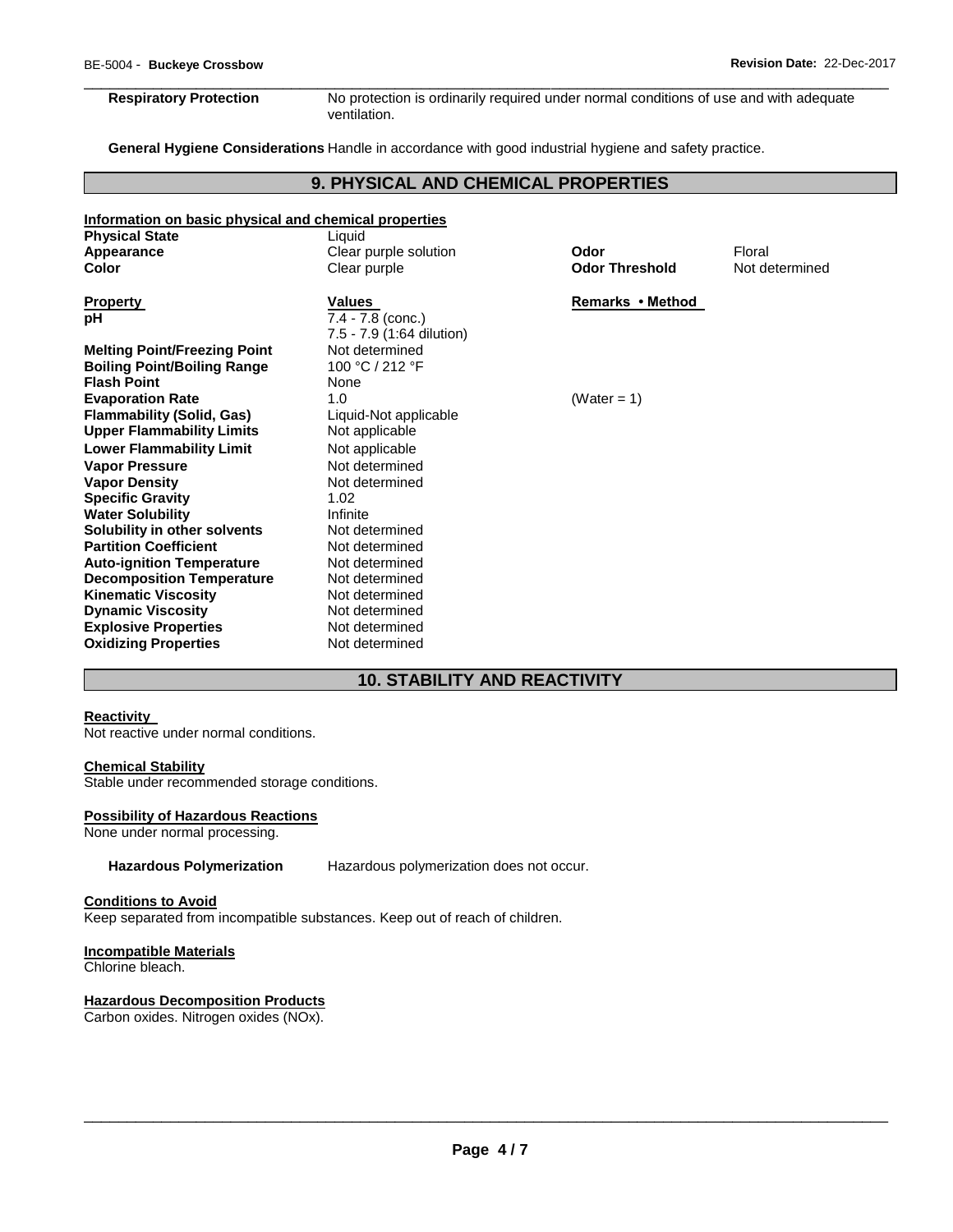# \_\_\_\_\_\_\_\_\_\_\_\_\_\_\_\_\_\_\_\_\_\_\_\_\_\_\_\_\_\_\_\_\_\_\_\_\_\_\_\_\_\_\_\_\_\_\_\_\_\_\_\_\_\_\_\_\_\_\_\_\_\_\_\_\_\_\_\_\_\_\_\_\_\_\_\_\_\_\_\_\_\_\_\_\_\_\_\_\_\_\_\_\_ **11. TOXICOLOGICAL INFORMATION**

# **Information on likely routes of exposure**

| <b>Product Information</b> |                                  |
|----------------------------|----------------------------------|
| <b>Eye Contact</b>         | Causes serious eye damage.       |
| <b>Skin Contact</b>        | Causes skin irritation.          |
| <b>Inhalation</b>          | Avoid breathing vapors or mists. |
| Ingestion                  | Do not ingest.                   |

# **Component Information**

| <b>Chemical Name</b>                   | Oral LD50            | Dermal LD50                       | <b>Inhalation LC50</b>              |
|----------------------------------------|----------------------|-----------------------------------|-------------------------------------|
| <b>Pigment Dispersion in Polyether</b> | $> 10$ g/kg (Rat)    | $>$ 5 g/kg (Rabbit)               |                                     |
| Triol                                  |                      |                                   |                                     |
| 9082-00-2                              |                      |                                   |                                     |
| Sodium xylenesulfonate                 | $= 1000$ mg/kg (Rat) |                                   | -                                   |
| 1300-72-7                              |                      |                                   |                                     |
| Phosphoric Acid                        | $= 1530$ mg/kg (Rat) | $= 2730$ mg/kg (Rabbit)           | $> 850$ mg/m <sup>3</sup> (Rat) 1 h |
| 7664-38-2                              |                      |                                   |                                     |
| Monoethanolamine                       | $= 1720$ mg/kg (Rat) | $= 1$ mL/kg (Rabbit) = 1025 mg/kg | -                                   |
| 141-43-5                               |                      | Rabbit)                           |                                     |

# **Information on physical, chemical and toxicological effects**

**Symptoms** Please see section 4 of this SDS for symptoms.

# **Delayed and immediate effects as well as chronic effects from short and long-term exposure**

**Carcinogenicity** This product does not contain any carcinogens or potential carcinogens as listed by OSHA, IARC or NTP.

# **Numerical measures of toxicity**

Not determined

# **12. ECOLOGICAL INFORMATION**

# **Ecotoxicity**

The product is not classified as environmentally hazardous. However, this does not exclude the possibility that large or frequent spills can have a harmful or damaging effect on the environment.

# **Component Information**

| <b>Chemical Name</b>         | Algae/aquatic plants                          | <b>Fish</b>                                                                                                                                                                                                                                                                                       | <b>Toxicity to</b><br>microorganisms | <b>Crustacea</b>                    |
|------------------------------|-----------------------------------------------|---------------------------------------------------------------------------------------------------------------------------------------------------------------------------------------------------------------------------------------------------------------------------------------------------|--------------------------------------|-------------------------------------|
| Monoethanolamine<br>141-43-5 | 15: 72 h Desmodesmus<br>subspicatus mg/L EC50 | 227: 96 h Pimephales<br>promelas mg/L LC50 flow-<br>through 3684: 96 h<br>Brachydanio rerio mg/L<br>LC50 static 300 - 1000: 96 h<br>Lepomis macrochirus mg/L<br>LC50 static 114 - 196: 96 h<br>Oncorhynchus mykiss mg/L<br>LC50 static 200: 96 h<br>Oncorhynchus mykiss mg/L<br>LC50 flow-through |                                      | 65: 48 h Daphnia magna<br>mg/L EC50 |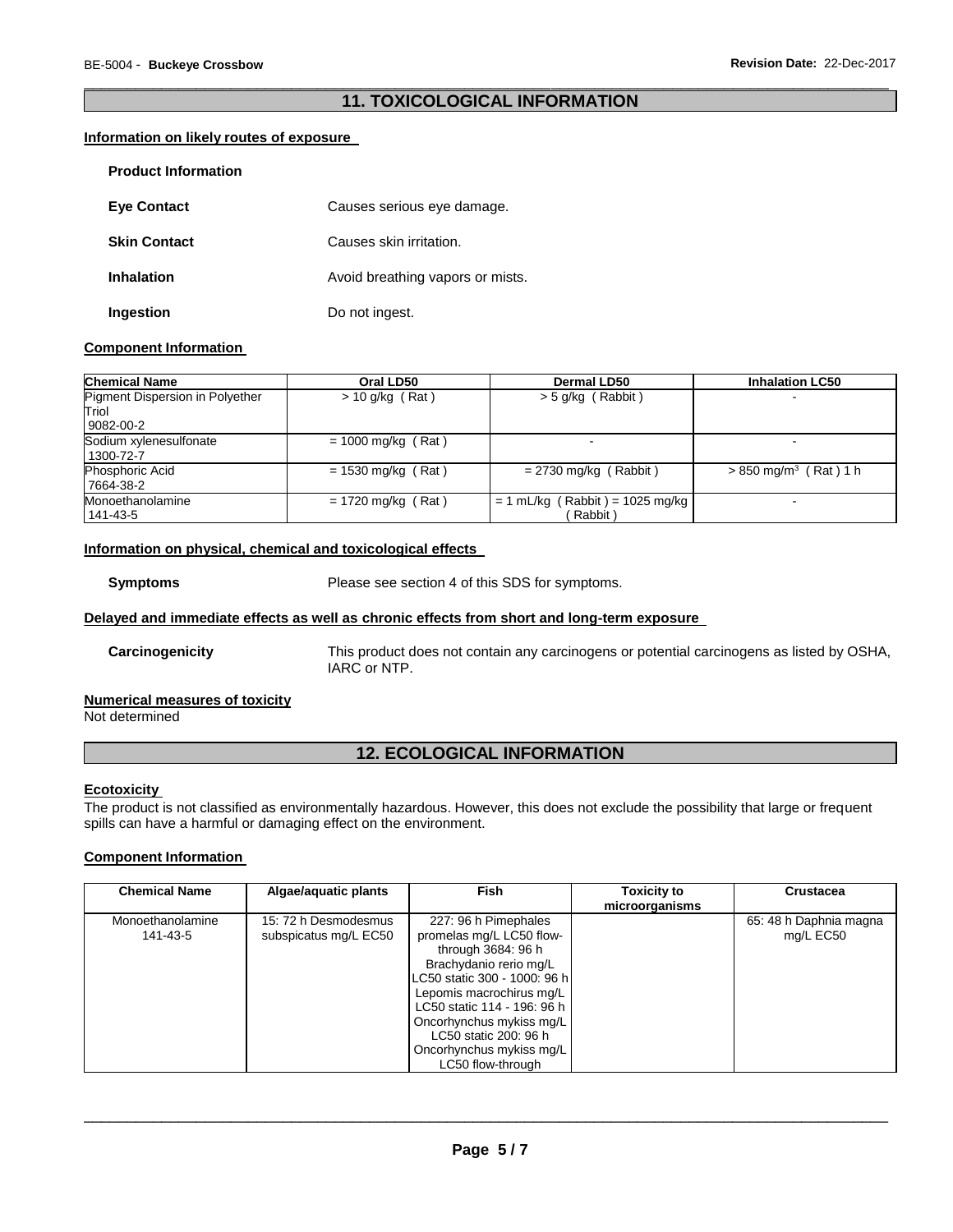# **Persistence/Degradability**

Not determined.

#### **Bioaccumulation**

Not determined.

# **Mobility**

| <b>Chemical Name</b>                    | <b>Partition Coefficient</b> |
|-----------------------------------------|------------------------------|
| Monoethanolamine<br>$1 - 43 - 5$<br>141 | 1.91                         |

\_\_\_\_\_\_\_\_\_\_\_\_\_\_\_\_\_\_\_\_\_\_\_\_\_\_\_\_\_\_\_\_\_\_\_\_\_\_\_\_\_\_\_\_\_\_\_\_\_\_\_\_\_\_\_\_\_\_\_\_\_\_\_\_\_\_\_\_\_\_\_\_\_\_\_\_\_\_\_\_\_\_\_\_\_\_\_\_\_\_\_\_\_

#### **Other Adverse Effects**

Not determined

# **13. DISPOSAL CONSIDERATIONS**

# **Waste Treatment Methods**

| <b>Disposal of Wastes</b>     | Disposal should be in accordance with applicable regional, national and local laws and<br>regulations. |
|-------------------------------|--------------------------------------------------------------------------------------------------------|
| <b>Contaminated Packaging</b> | Disposal should be in accordance with applicable regional, national and local laws and<br>regulations. |

#### **California Hazardous Waste Status**

| <b>Chemical Name</b> | California Hazardous Waste Status |
|----------------------|-----------------------------------|
| Phosphoric Acid      | Corrosive                         |
| 7664-38-2            |                                   |

| <b>14. TRANSPORT INFORMATION</b> |                                                                                                                                |  |  |  |
|----------------------------------|--------------------------------------------------------------------------------------------------------------------------------|--|--|--|
| <b>Note</b>                      | Please see current shipping paper for most up to date shipping information, including<br>exemptions and special circumstances. |  |  |  |
| <b>DOT</b>                       | Not regulated                                                                                                                  |  |  |  |
| <b>IATA</b>                      | Not regulated                                                                                                                  |  |  |  |
| <b>IMDG</b>                      | Not regulated                                                                                                                  |  |  |  |

# **15. REGULATORY INFORMATION**

#### **International Inventories**

| <b>Chemical Name</b>   | TSCA    | <b>DSL</b> | <b>NDSL</b> | <b>EINECS</b> | <b>ELINCS</b> | <b>ENCS</b> | <b>IECSC</b> | KECL    | <b>PICCS</b> | <b>AICS</b> |
|------------------------|---------|------------|-------------|---------------|---------------|-------------|--------------|---------|--------------|-------------|
| <b>Phosphoric Acid</b> | Present |            |             | Present       |               | Present     |              | Present |              |             |
| Monoethanolamine       | Present |            |             | Present       |               | Present     |              | Present |              |             |

#### **Legend:**

*TSCA - United States Toxic Substances Control Act Section 8(b) Inventory* 

*DSL/NDSL - Canadian Domestic Substances List/Non-Domestic Substances List* 

*EINECS/ELINCS - European Inventory of Existing Chemical Substances/European List of Notified Chemical Substances* 

*ENCS - Japan Existing and New Chemical Substances* 

*IECSC - China Inventory of Existing Chemical Substances* 

*KECL - Korean Existing and Evaluated Chemical Substances* 

*PICCS - Philippines Inventory of Chemicals and Chemical Substances* 

*AICS - Australian Inventory of Chemical Substances*